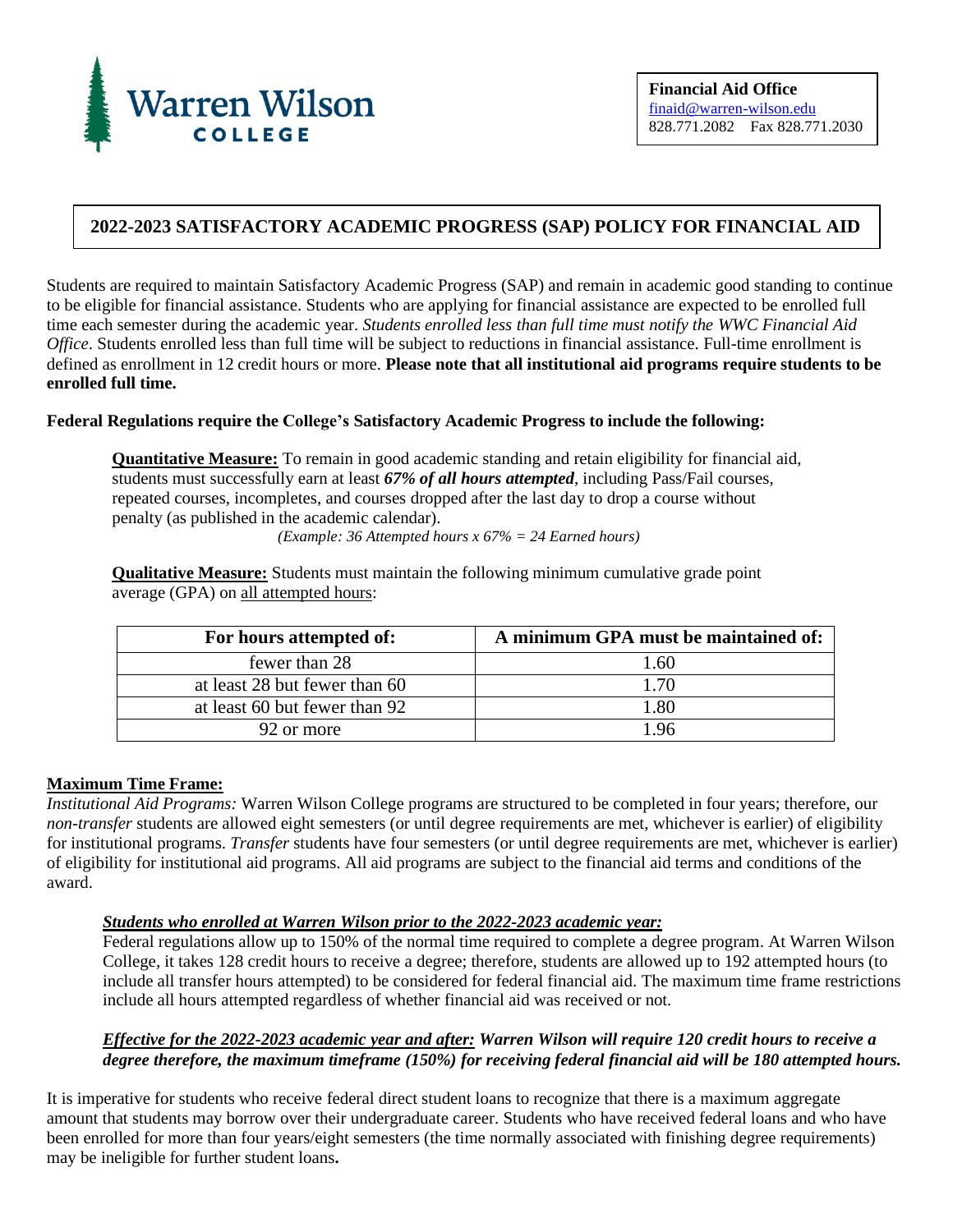### **Special Grading Notes:**

- 1. Grades of F, W, NC (No Credit), or INC (Incomplete) are not considered satisfactory completion of a course, and therefore are not considered *earned* hours. They will, however, count as attempted hours.
- 2. An "INC" grade can become acceptable as earned hours only if the course requirements are completed within the timeframe prescribed by the College and the student receives a passing letter grade.
- 3. For courses taken as P/F (Pass/Fail), if a grade of Pass is received, it will be counted as attempted and earned hours, but it will not impact GPA. A grade of Fail will count as attempted hours and will impact GPA.
- 4. All transfer credit accepted by Warren Wilson College will be counted as attempted and earned hours but will not be factored into the cumulative GPA calculation.
- 5. While grades of W, INC, and NC do count in the quantitative measure of progress for the earned versus attempted hour ratio, these grades will not be factored into the qualitative measure for maintaining a minimum acceptable grade point average.

**Transfer Students:** Transfer students are evaluated based on the number of hours accepted by Warren Wilson College. Once transfer credit has been evaluated by the Registrar's Office and the student has been classified, that student will then fall under the same quantitative and qualitative requirements discussed previously based on the student's classification. The maximum time frames for eligibility for federal financial aid also apply to transfer students based on the number of credits accepted by Warren Wilson College.

**Less than Full-Time Enrollment:** Students who enroll less than full time will be eligible for federal assistance only and will not be eligible for assistance from institutional resources. The quantitative Satisfactory Academic Progress for less than full-time attendance is measured on a percentage basis compared to full-time standards. A student attending less than fulltime will still be required to maintain the same cumulative grade point average based on total hours attempted.

**Electives:** Only courses that apply to the student's degree plan may be considered in determining their enrollment status in application for financial assistance. Courses taken outside the student's major requirements, or courses taken as "fill-ins" to maintain a certain level of enrollment, will not be considered as enrolled hours for eligibility purposes.

**Repeating Courses:** Students who receive a passing grade in a course (D- or higher) may repeat that course only *one time.* If students enroll for a course that they have already repeated once where a grade of D- or higher was received, they cannot be considered for financial assistance for any ensuing repeats.

## **SATISFACTORY ACADEMIC PROGRESS STATUS**

### **Re-establishing Financial Aid Eligibility**

The Financial Aid Office will notify students of their failure to meet the standards of this policy after each semester is completed and grades are finalized by the Registrar's Office. Each student is responsible for knowing their own status, so if you are unsure of your SAP status, reach out to Financial Aid. If a student is not making SAP, they will be placed on Financial Aid Probation for the following semester. Students who fail to meet the minimum requirements at the end of the Financial Aid Probation semester will be placed on Financial Aid Suspension. At that time, they will lose eligibility for financial aid until such time that the minimum SAP requirements have been met or an appeal has been approved. All students placed on Financial Aid Suspension as a result of the failure to meet these SAP standards have the right to appeal through the Financial Aid Office.

• **Financial Aid Probation is a** *WARNING only* that the student has failed to meet the minimum SAP requirements. The student has one (1) semester to meet the minimum SAP requirements. Students will be notified by the Financial Aid Office if they are placed on Financial Aid Probation. **Students may receive federal, state, and institutional funds during their probationary period. However, students who fail to meet the minimum SAP requirements at the end of the probationary period will be placed on Financial Aid Suspension**.